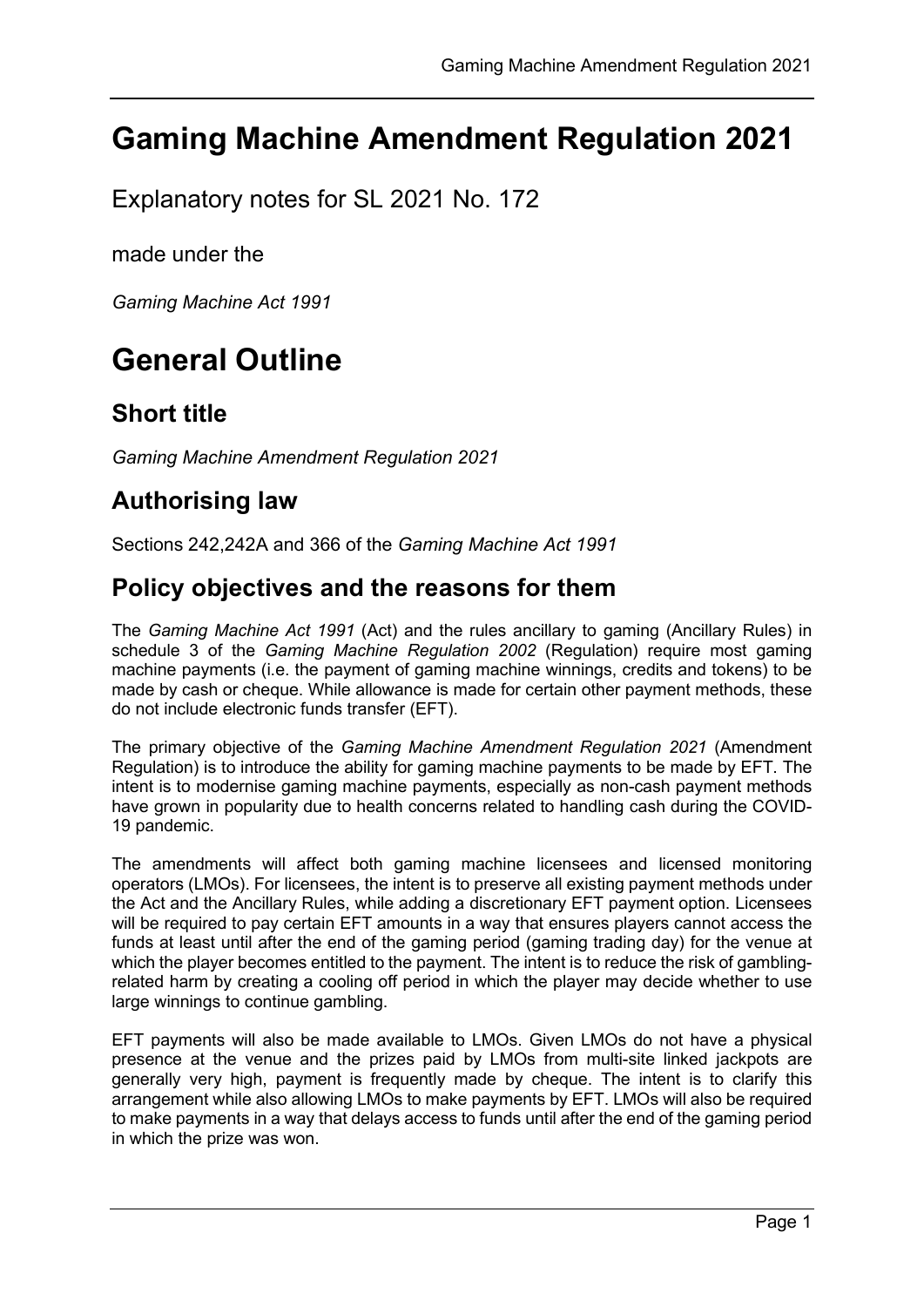The second objective of the Amendment Regulation is to facilitate EFT remittances of unclaimed winnings by updating the designated departmental account for these payments under the Regulation.

### Achievement of policy objectives

### Payments by LMOs

Section 242(2) of the Act requires LMOs to make gaming machine payments (a) by cash, or (b) if a way is prescribed under the Regulation – in the way prescribed. The Amendment Regulation inserts new section 17A into the Regulation to prescribe the way LMOs must make gaming machine payments for section 242(2)(b) of the Act. Under the changes, LMOs must make payments by cheque or EFT. If an LMO makes a jackpot payment by EFT, the transfer must be carried out in a way that ensures the funds are not available to the player until after the end of the gaming period in which the player wins the prize.

#### Unclaimed winnings

The Amendment Regulation amends section 22 of the Regulation to prescribe Department of Justice and Attorney-General OLGR No 2 Account as the account for the payment of unclaimed winnings for section 242A of the Act. Funds will be forwarded to the consolidated fund from that account as per prevailing fiscal policy.

#### Payments by licensees

The Amendment Regulation replaces item 7 of the Ancillary Rules to provide for how licensees must make gaming machine payments for section 242(2)(b) of the Act. Previously, item 7 dealt only with payments above a venue-defined cash limit of not more than \$5,000.

To provide licensees with the discretionary ability to make payments by EFT in respect of amounts above or below the cash payment, the new item 7 of the Ancillary Rules, as inserted by the Amendment Regulation, deals with all cancelled credit and licensee jackpot payments.

The Amendment Regulation seeks to preserve the existing arrangement under which licensees are only obligated to make payment in Australian currency (for amounts up to the cash payment limit) or cheque (for payments that are above the cash limit). Any amount that the licensee is authorised to pay in Australian currency can, as previously, be paid by certain non-cash means if agreeable to the licensee. These means now include EFT.

The licensee and the player may also agree that an amount above the cash payment limit may be paid by EFT as an alternative to a cheque. If paid by EFT, this amount must be paid in a way that ensures the player does not have access to the payment until after the end of the gaming period in which the player became entitled to receive it.

Licensees are only obligated to pay in Australian currency (to the cash payment limit) and cheque (for amounts above the cash payment limit). Licensee agreement is required in respect of all other payment methods, including EFT, because licensees may not always have or desire the optional facility to make payment by other means, including EFT. Nothing in the Regulation is intended to require a licensee to make a payment by means other than Australian currency or, for amounts above the cash payment limit, cheque.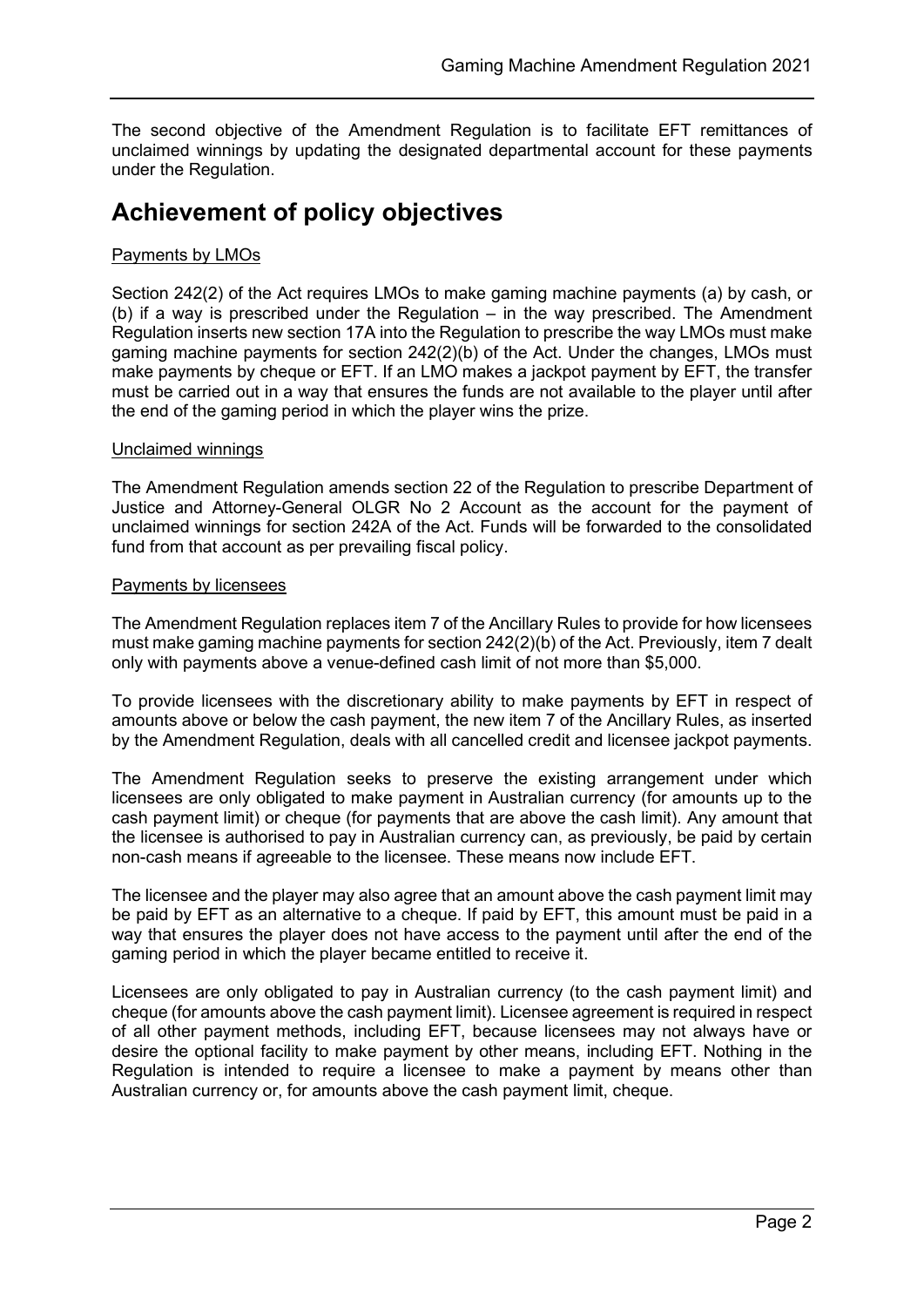The Amendment Regulation restates the existing requirement for licensees to declare a cash limit of not more than \$5,000 for the licensed premises. The amendments ensure that licensees must still state this amount in a document that is displayed with the Ancillary Rules for gaming on the licensed premises.

The Amendment Regulation also outlines the way certain payments must be made. As before, cash payments must be made on the spot and cheques either given to the player immediately or posted within 24 hours. To deal with the introduction of EFT, new subitems provide that, if an amount above the cash limit is paid by EFT, the licensee must carry out the transfer in a way that ensures the funds are not available to the player until after the end of the gaming period in which the player became entitled to the payment.

The Amendment Regulation also defines agreed alternative way (of payment) and noncurrency gaming tokens as needed to support the amendments.

### **Dictionary**

The Amendment Regulation amends the dictionary in schedule 7 of the Regulation to define gaming period, a term used in new section 17A of the Regulation and new item 7 of the Ancillary Rules. A gaming period corresponds to the hours of gaming fixed for the premises by the commissioner.

### Consistency with policy objectives of authorising law

The Amendment Regulation is consistent with the main policy objectives of the authorising laws.

## Inconsistency with policy objectives of other legislation

The Amendment Regulation is not inconsistent with policy objectives of other legislation.

## Benefits and costs of implementation

How licensees and LMOs make gaming machine payments has no cost implications for Government. In addition, specifying the account for unclaimed winnings is a clarifying amendment with no impact on the existing obligation on licensees and LMOs to remit these moneys to the Government.

The amendments will benefit licensed venues and LMOs who will no longer be required to deal with large sums of cash or cheques if making gaming machine payments by EFT suits their business operations. Players may also benefit from the convenience of having winnings paid electronically.

## Consistency with fundamental legislative principles

Restricting or delaying a person's access to their winnings potentially breaches the requirement for legislation to have sufficient regard to the rights and liberties of individuals under section 4(2)(a) of the Legislative Standards Act 1992. However, this potential breach is considered reasonable and justifiable as it reduces the risk of gambling related harm.